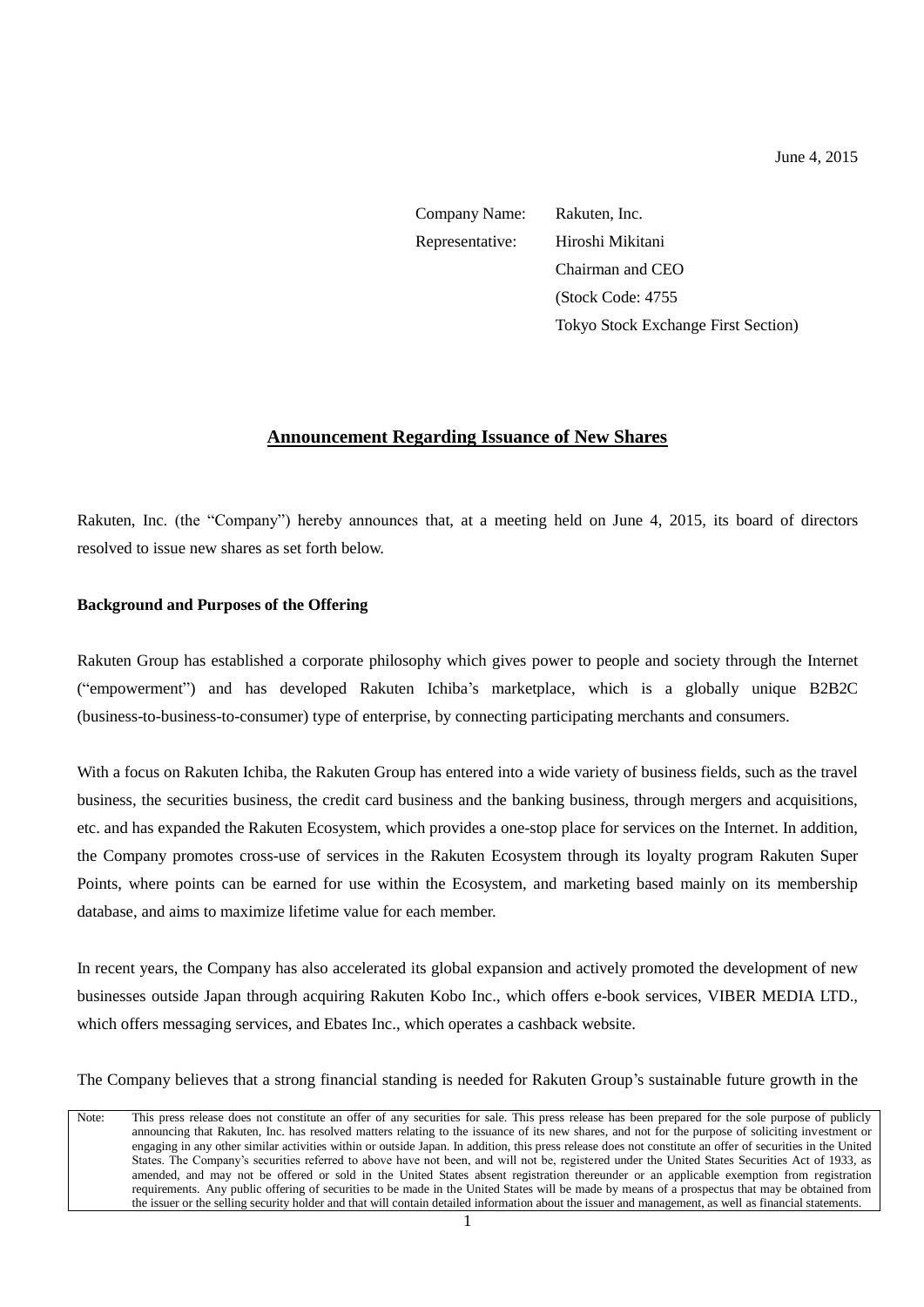rapidly changing Internet services industry. Through this offering, and with it the enhanced flexibility of its financial strategy, the Company can organically join the various services of its Rakuten Group companies, and through further expansion of the Rakuten Ecosystem, the Company will strive to become the "world's no. 1 Internet services company".

#### **Issuance of New Shares through Public Offering**

- (1) Class and Number of Shares to be Offered Total of (i), (ii) and (iii) below, 99,606,500 shares of common stock of the Company.
	- (i) As stated in (4)(i) below, 39,842,600 shares of common stock of the Company to be underwritten and purchased by the Japanese Underwriters in the Japanese Public Offering.
	- (ii) As stated in (4)(ii) below, 47,313,100 shares of common stock of the Company to be underwritten and purchased by the International Managers in the International Offering.
	- (iii) As stated in  $(4)$ (ii) below, up to  $12,450,800$  shares of common stock of the Company to be additional newly issued and purchased by certain International Managers in the International Offering upon exercise of the option they have been granted.
- (2) Method of Determination of Amount to be Paid in The amount to be paid in will be determined on any day in the period from June 23, 2015 (Tue.) to June 26, 2015 (Fri.) (such date, the "Pricing Date") in accordance with the method stated in Article 25 of the Regulations concerning Underwriting of Securities, etc., promulgated by the Japan Securities Dealers Association ("JSDA").
- (3) Amount of Stated Capital and Additional Paid-in Capital to be Increased The amount of stated capital to be increased shall be half of the maximum increased amount of stated capital, as calculated pursuant to Article 14, Paragraph 1 of the Rules of Account Settlement of Corporations, with any fraction less than one yen resulting from the calculation being rounded up to the nearest one yen. The amount of the additional paid-in capital to be increased shall be the amount obtainable by subtracting the said amount of stated capital to be increased from the said maximum amount of stated capital increase.

# (4) Method of Offering The Japanese offering and the international offering will be made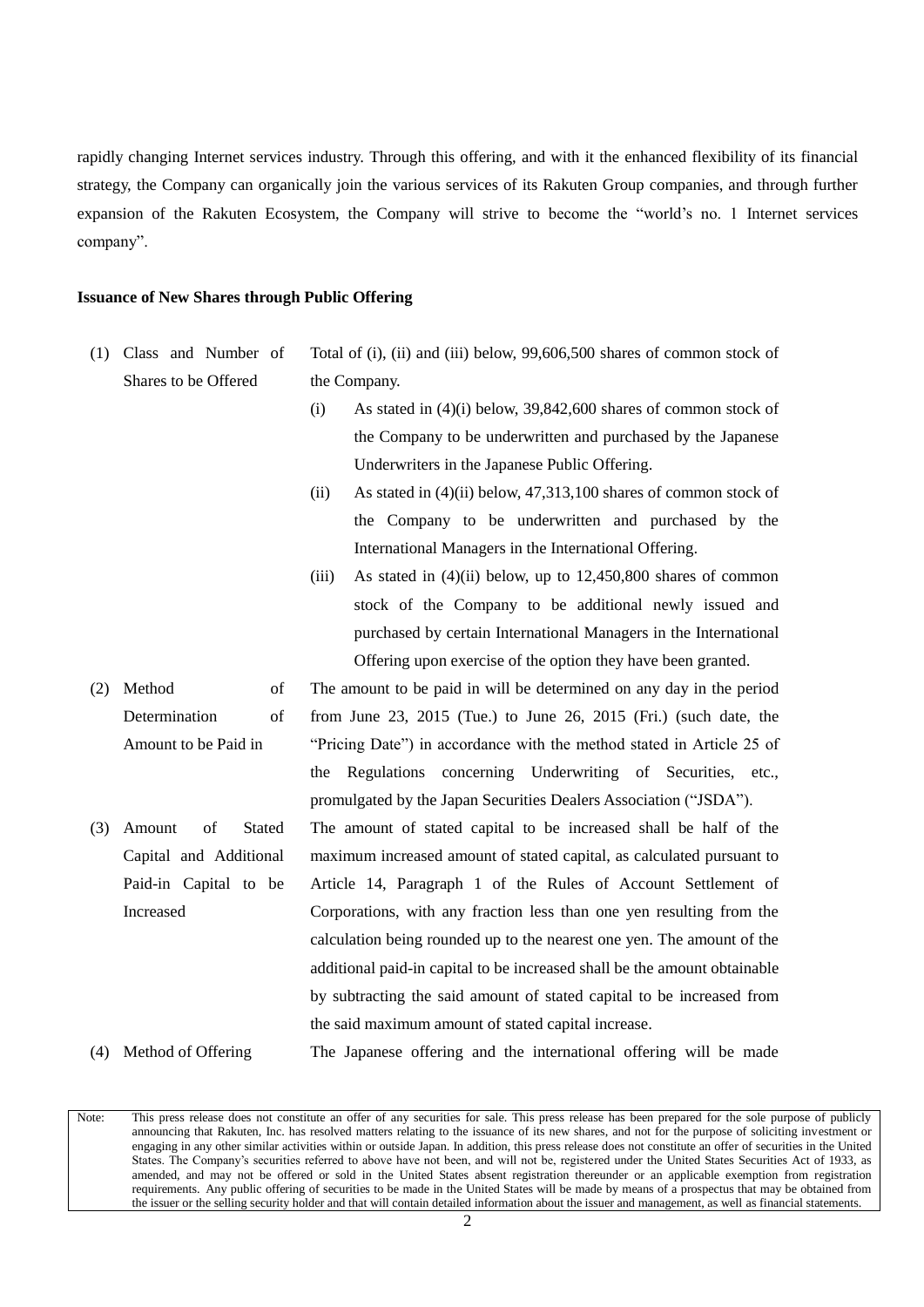simultaneously.

(i) Japanese Public Offering:

In the offering to be made in Japan (the "Japanese Public Offering"), certain Japanese underwriters (the "Japanese Underwriters") shall underwrite and purchase all of the new shares with respect to the Japanese Public Offering. One of the Japanese Underwriters monitors market demand and other conditions among individuals, business corporations and certain other investors which may acquire shares of common stock of the Company, and makes allocations among them. In addition, certain of the Japanese Underwriters collectively monitor market demand and other conditions of institutional investors and make allocations to them.

#### (ii) International Offering:

In the offering to be made outside of Japan (with the offering in the United States restricted to sales to Qualified Institutional Buyers under Rule 144A of the U.S. Securities Act of 1933, as amended) (the "International Offering"), the aggregate number of shares shall be purchased, severally and not jointly, by the international managers (the "International Managers"). The International Managers have also been granted an option to purchase additional newly issued shares of common stock, as stated in  $(1)(iii)$  above.

With regard to the number of shares to be offered in (i) and (ii) above, the number of shares to be issued is planned to be 39,842,600 shares for the Japanese Public Offering and 59,763,900 shares for the International Offering (the International Managers will purchase 47,313,100 shares as described in (1)(ii) above initially and 12,450,800 additional newly issued shares of common stock of the Company upon exercise of the option granted to the International Managers described in (1)(iii) above). However, the final breakdown shall be determined on

Note: This press release does not constitute an offer of any securities for sale. This press release has been prepared for the sole purpose of publicly announcing that Rakuten, Inc. has resolved matters relating to the issuance of its new shares, and not for the purpose of soliciting investment or engaging in any other similar activities within or outside Japan. In addition, this press release does not constitute an offer of securities in the United States. The Company's securities referred to above have not been, and will not be, registered under the United States Securities Act of 1933, as amended, and may not be offered or sold in the United States absent registration thereunder or an applicable exemption from registration requirements. Any public offering of securities to be made in the United States will be made by means of a prospectus that may be obtained from the issuer or the selling security holder and that will contain detailed information about the issuer and management, as well as financial statements.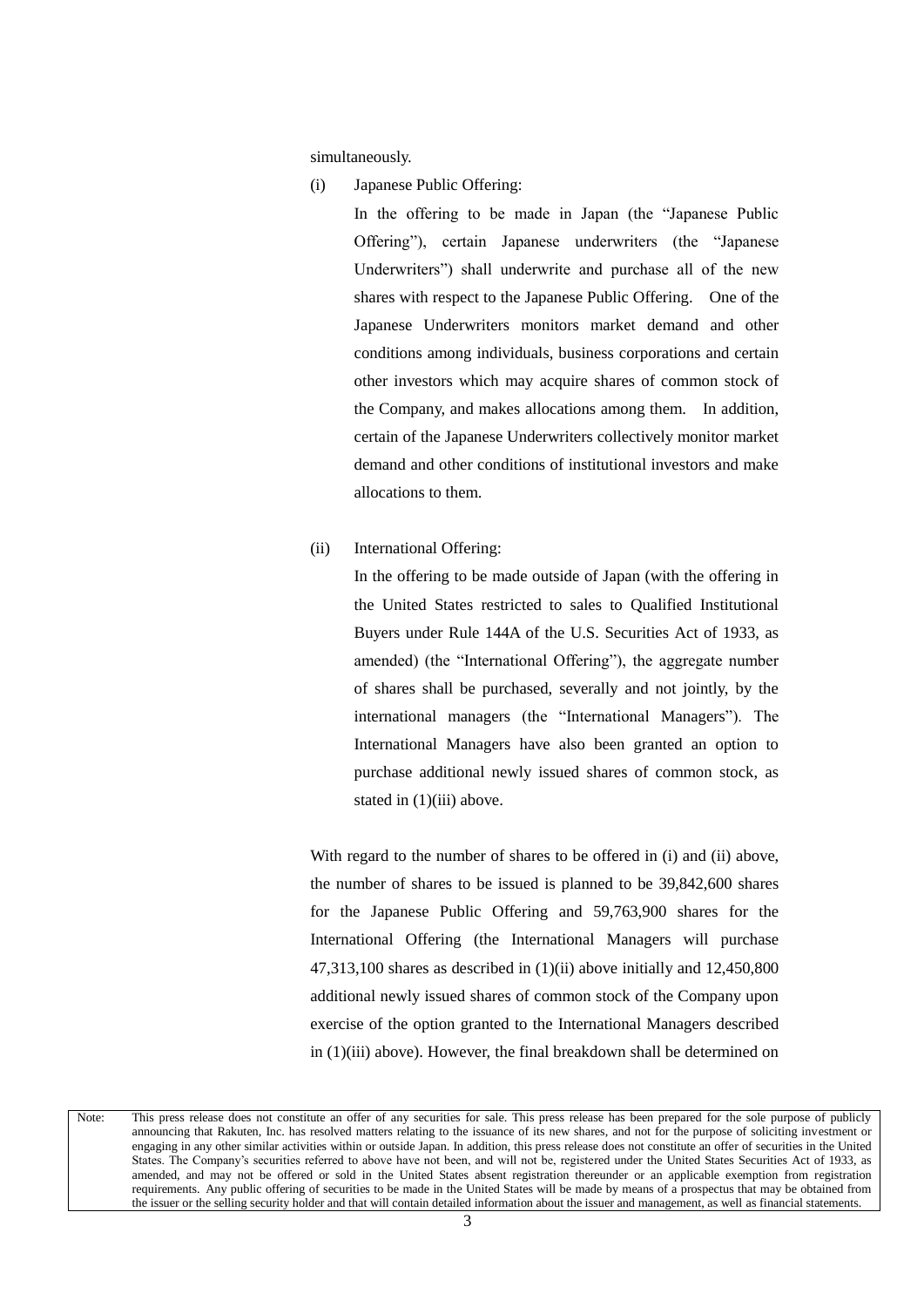the Pricing Date by taking into account market demand and other conditions.

The issue price (offer price) with regard to each of the Japanese Public Offering and the International Offering shall be determined in accordance with the method stated in Article 25 of the Regulations concerning Underwriting of Securities, etc., promulgated by the JSDA, on the Pricing Date based on the preliminary pricing terms calculated by multiplying the closing price in regular trading of the shares of common stock of the Company on the Tokyo Stock Exchange, Inc. on the Pricing Date (or, if no closing price is quoted, the closing price of the immediately preceding date) by 0.90-1.00 (with any fraction less than 0.1 yen being rounded down), taking into account market demand and other conditions.

The global coordinators for the Japanese Public Offering and the International Offering will be one of the Japanese Underwriters.

- (5) Consideration for the Underwriters The Company shall not pay any underwriting commissions to the underwriters in the Japanese Public Offering and the International Offering, but rather the aggregate amount of the difference between the issue price (offer price) in each offering and the amount to be paid to the Company by the underwriters shall be allocated to the underwriters as underwriting fees.
- (6) Subscription Period (in Japanese Public Offering) The subscription period shall be from the business day immediately following the Pricing Date to the second business day following the Pricing Date.
- (7) Payment Date The payment date shall be any day in the period from June 30, 2015 (Tue.) to July 3, 2015 (Fri.); provided, however, that such day shall be the fifth business day immediately following the Pricing Date. (8) Subscription Unit 100 shares.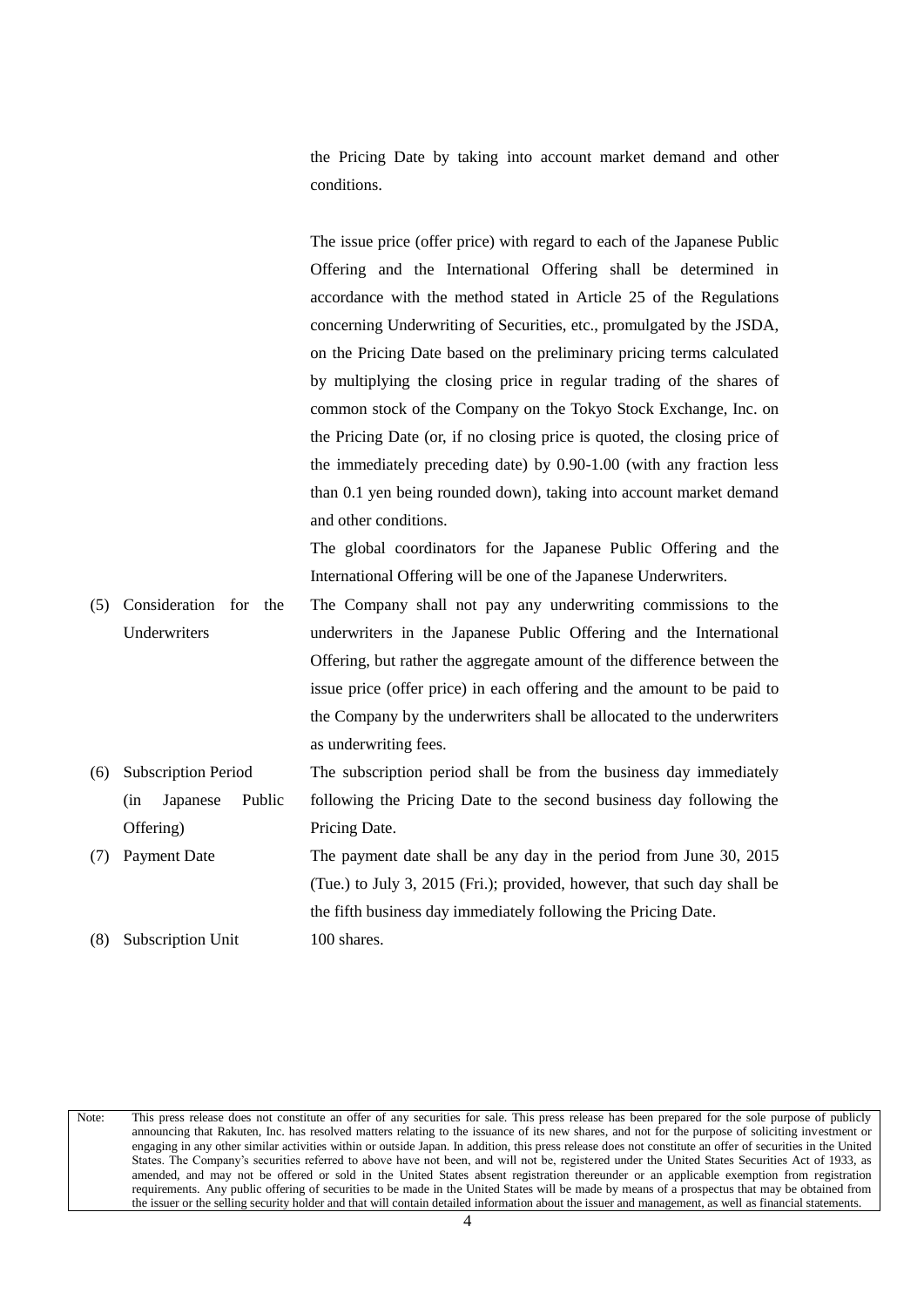- (9) The amount to be paid in, the issue price (the offer price), the amount of stated capital and additional paid-in capital to be increased, and any other matters necessary for the Japanese Public Offering and the International Offering will be determined at the discretion of the representative directors of the Company.
- (10) The Japanese Public Offering shall be subject to the effectiveness of registration under the Financial Instruments and Exchange Act of Japan.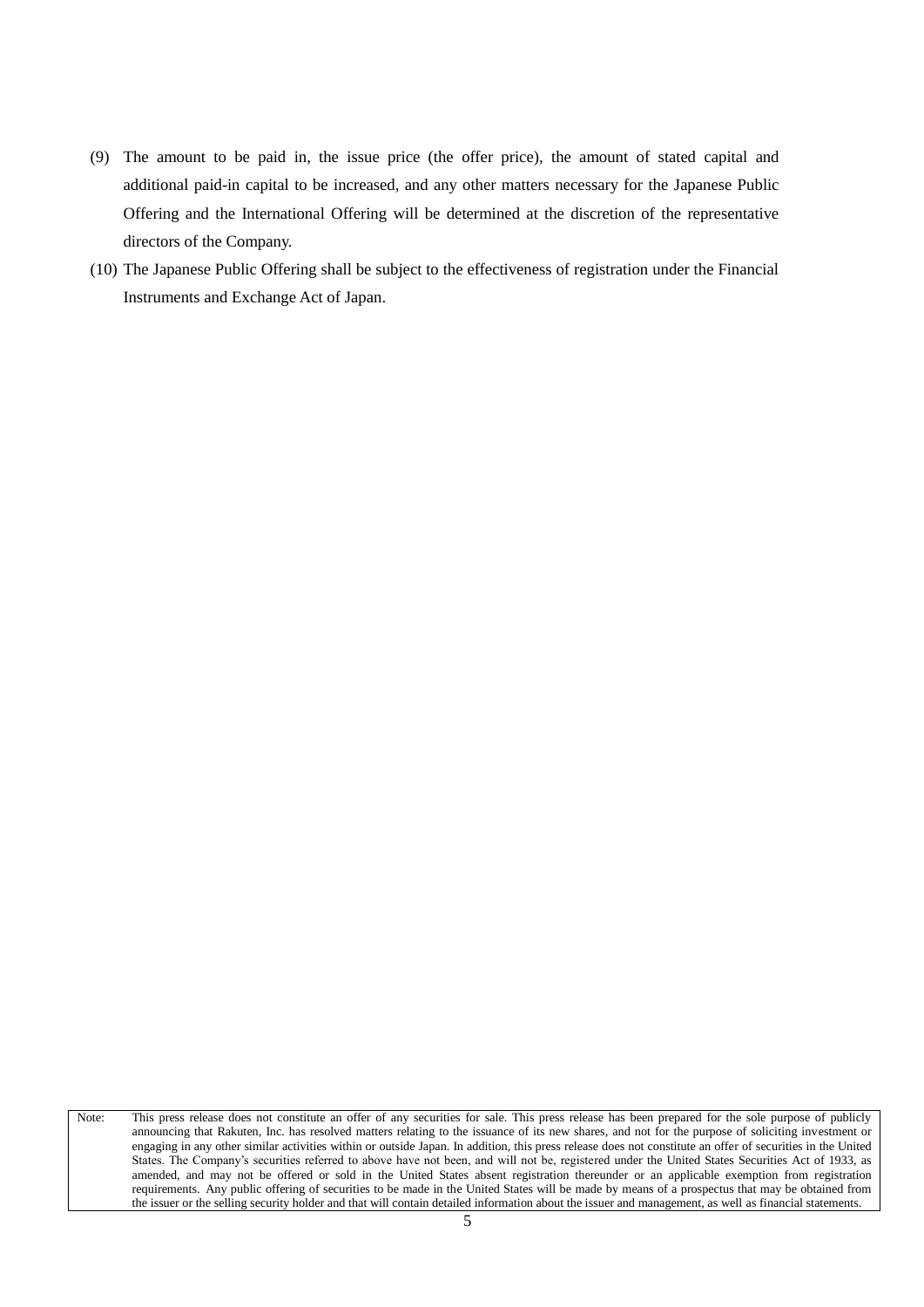### **<Reference>**

|  |  |  |  |  |  | Change in the Total Number of Issued Shares as a Result of the Capital Increase by way of Offering |  |
|--|--|--|--|--|--|----------------------------------------------------------------------------------------------------|--|
|--|--|--|--|--|--|----------------------------------------------------------------------------------------------------|--|

| (1) | Total number of issued shares at present:                     | 1,330,055,400 shares | (As of March 31, 2015) |
|-----|---------------------------------------------------------------|----------------------|------------------------|
|     |                                                               |                      | (Note 1)               |
| (2) | Increase in number of shares as a result of 99,606,500 shares |                      | (Note 2)               |
|     | the capital increase by way of offering:                      |                      |                        |
| (3) | Total number of issued shares after the 1,429,661,900 shares  |                      | (Note 2)               |
|     | capital increase by way of offering:                          |                      |                        |

- (Notes) 1. Because the Company has issued stock acquisition rights, we have given the figures as of March 31, 2015 as the total number of issued shares.
	- 2. These figures are based on the assumption that the International Managers will exercise their option to purchase all of the additional newly issued shares set forth in item (1) (iii) of "Issuance of New Shares through Public Offering" above.
- 2. Use of Proceeds

### (1) Use of Proceeds

The Company plans to apply all of the net proceeds from the Japanese Offering and the International Offering in the aggregate amount of approximately up to 188,004,000,000 yen, to (i) fund the redemption of commercial paper as it becomes due through the end of July 2015 in an amount of 80,000 million yen, (ii) fund the repayment of borrowings under commitment line agreements with bank lenders by the end of July 2015 in an amount of 49,500 million yen, (iii) fund the repayment of borrowings from bank lenders as they become due through the end of September 2016 in an amount of 40,150 million yen, and (iv) fund general capital expenditures of the Company with respect to the remaining amounts by the end of December, 2016.

If the total estimated proceeds exceed 214,506 million yen due to changes in the estimated proceeds as a result of the issue price decision, etc., the excess amounts will be applied to fund the repayment of borrowings from bank lenders other than those above as they become due through the end of June 2017 and to redeem the unsecured bonds of the Company upon their maturity at the end of June 2017. In addition, if amounts remain from the total estimated proceeds due to a decrease in the amounts of general capital expenditures of the

Note: This press release does not constitute an offer of any securities for sale. This press release has been prepared for the sole purpose of publicly announcing that Rakuten, Inc. has resolved matters relating to the issuance of its new shares, and not for the purpose of soliciting investment or engaging in any other similar activities within or outside Japan. In addition, this press release does not constitute an offer of securities in the United States. The Company's securities referred to above have not been, and will not be, registered under the United States Securities Act of 1933, as amended, and may not be offered or sold in the United States absent registration thereunder or an applicable exemption from registration requirements. Any public offering of securities to be made in the United States will be made by means of a prospectus that may be obtained from the issuer or the selling security holder and that will contain detailed information about the issuer and management, as well as financial statements.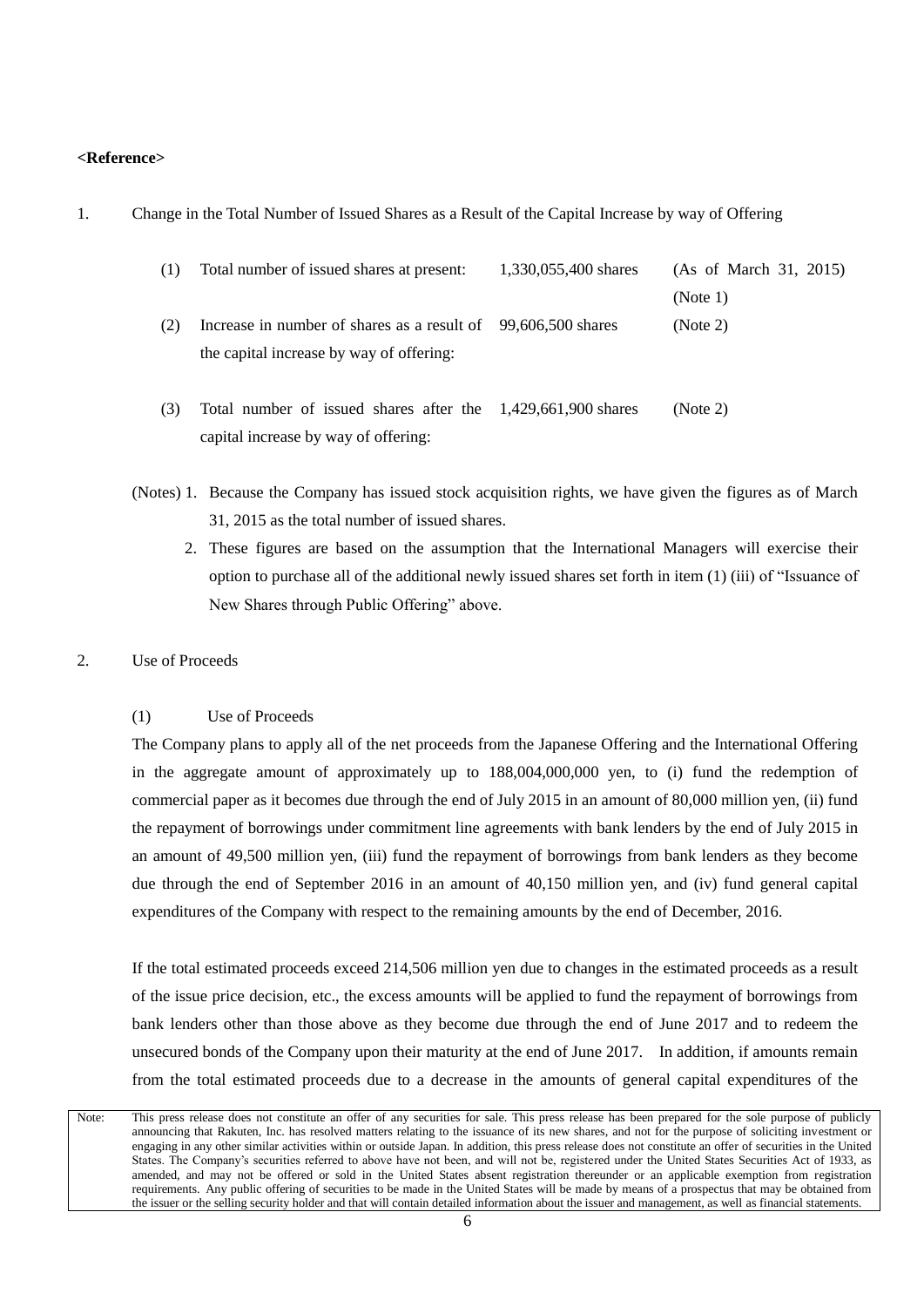Company, the remaining amounts will be applied to fund the repayment of borrowings from bank lenders other than those above as they become due through the end of June 2017 and to redeem the unsecured bonds of the Company upon their maturity at the end of June 2017 .

The details of the general capital expenditure plan to which the proceeds will be applied, as of June 4, 2015, are as follows:

| Company<br>name  | Address                | Segment name             | Main contents and<br>of<br>purposes<br>capital<br>expenditure                                                                                           | Anticipated<br>expenditure<br>amounts<br>(million yen) | Anticipated periods<br>capital<br>for<br>expenditure |
|------------------|------------------------|--------------------------|---------------------------------------------------------------------------------------------------------------------------------------------------------|--------------------------------------------------------|------------------------------------------------------|
|                  |                        |                          | Hardware related<br>the<br>Internet<br>to<br>service<br>business,<br>such<br>the<br>as<br>of<br>operation<br>Rakuten Ichiba                             | 5,499                                                  | From July 2015 to<br>December 2016                   |
| Rakuten,<br>Inc. | Shinagawa-ku,<br>Tokyo | Internet<br>services     | Development and<br>acquisition<br>of<br>software<br>necessary for the<br>Internet<br>service<br>business, such as<br>the operation of<br>Rakuten Ichiba | 33,930                                                 | From July 2015 to<br>December 2016                   |
|                  |                        | Company-wide<br>(common) | Company<br>facilities<br>and<br>equipment related<br>to the head office                                                                                 | 5,427                                                  | From July 2015 to<br>December 2016                   |

(Notes) 1 "Company-wide (common)" means planned figures of general capital expenditures which are not allocated to each segment.

2 Cash on hand and borrowings will be applied if the total estimated proceeds do not satisfy the anticipated investment amounts.